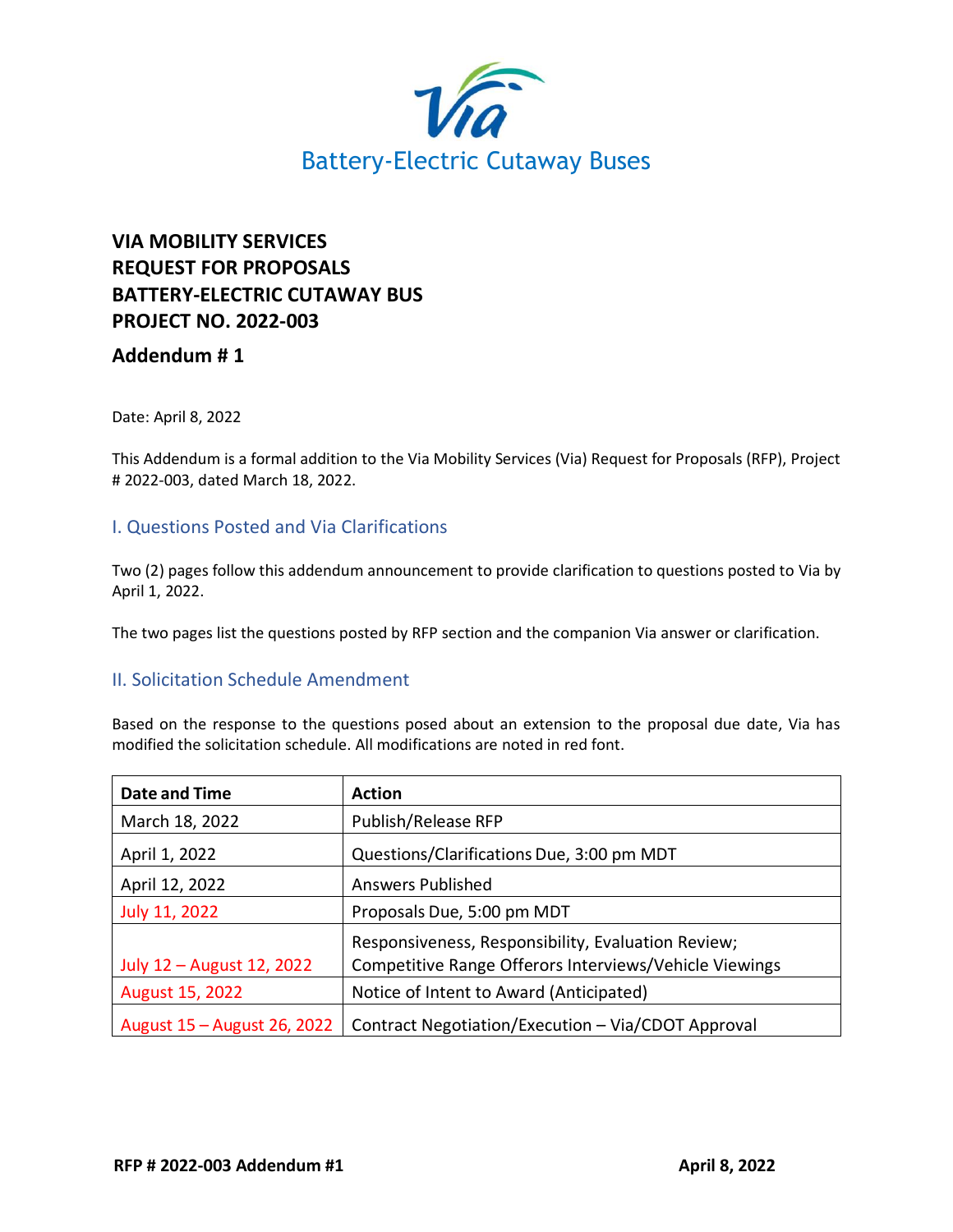| VIA MOBILITY SERVICES RFP NUMBER 2022-003 ADDENDUM #1 QUESTIONS/CLARIFICATIONS AND VIA RESPONSE |                                         |                                                                                                                                                                                                                                                                                     |                                                                                                                                                                                                                                                                                                                                                                                                                                                                    |  |  |  |
|-------------------------------------------------------------------------------------------------|-----------------------------------------|-------------------------------------------------------------------------------------------------------------------------------------------------------------------------------------------------------------------------------------------------------------------------------------|--------------------------------------------------------------------------------------------------------------------------------------------------------------------------------------------------------------------------------------------------------------------------------------------------------------------------------------------------------------------------------------------------------------------------------------------------------------------|--|--|--|
| <b>RFP Section</b>                                                                              | Page<br><b>Number</b>                   | <b>Question/Clarification</b>                                                                                                                                                                                                                                                       | Via Response                                                                                                                                                                                                                                                                                                                                                                                                                                                       |  |  |  |
|                                                                                                 | <b>SECTION 1: Request for Proposals</b> |                                                                                                                                                                                                                                                                                     |                                                                                                                                                                                                                                                                                                                                                                                                                                                                    |  |  |  |
| Solicitation<br>Schedule                                                                        | $4 - 5$                                 | Do you think it would be possible to get a 60 day extension on the VIA EV<br>bid? The current chassis situation is not good and we would like some time<br>to see if Ford is going to continue with the current production pattern or<br>not.                                       | Via Mobility Services has granted the 60-day extension request. This<br>addendum includes a revised solicitation schedule as a result of this<br>extension. The revised proposal due date is now 5:00 pm MDT, July<br>11, 2022.                                                                                                                                                                                                                                    |  |  |  |
| Solicitation<br>Schedule                                                                        | $4 - 5$                                 | I would like to request a 60-day extension of the due date for RFP #2022-<br>003. The Ford Econoline plant is currently shut down and we are not sure<br>when production will resume. We would like some time to see how Ford<br>production will progress over the next few months. | Via Mobility Services has granted the 60-day extension request. This<br>addendum includes a revised solicitation schedule as a result of this<br>extension. The revised proposal due date is now 5:00 pm MDT, July<br>11, 2022.                                                                                                                                                                                                                                    |  |  |  |
| Solicitation<br>Schedule                                                                        | $4 - 5$                                 | We request a 60-day extension because of Ford and the uncertainty of<br>chassis at this time.                                                                                                                                                                                       | Via Mobility Services has granted the 60-day extension request. This<br>addendum includes a revised solicitation schedule as a result of this<br>extension. The revised proposal due date is now 5:00 pm MDT, July<br>11, 2022.                                                                                                                                                                                                                                    |  |  |  |
| Solicitation<br>Schedule                                                                        | $4 - 5$                                 | We would like to request a 30-day extension on this procurement so that<br>we have enough time to acquire EV buses to demonstrate.                                                                                                                                                  | Via Mobility Services has granted the 60-day extension request. This<br>addendum includes a revised solicitation schedule as a result of this<br>extension. The revised proposal due date is now 5:00 pm MDT, July<br>11, 2022.                                                                                                                                                                                                                                    |  |  |  |
| <b>SECTION 2: Contractual Provisions</b>                                                        |                                         |                                                                                                                                                                                                                                                                                     |                                                                                                                                                                                                                                                                                                                                                                                                                                                                    |  |  |  |
| <b>Federal Terms and</b><br>Conditions                                                          | 33                                      | For the Altoona requirement, is it acceptable to receive the first unit if a<br>test has not been completed yet but falls within the 5 units that can be sold STURAA testing is currently in process or scheduled, describe the<br>without a test?                                  | As requested in the Technical Proposal Requirements, please include:<br>"STURAA (Altoona) Test Report or explanation of when the proposed<br>model's test and report will be completed" with each proposal. If<br>anticipated timeframe for completion of testing in the explanation. If<br>testing is not currently in process or scheduled, provide that<br>information in the explanation.                                                                      |  |  |  |
| <b>Federal Terms and</b><br>Conditions                                                          | 33                                      | If an Altoona test is currently not available for a particular electric<br>propulsion system, is it possible to award a contract with the test in<br>process and the understanding that the first unit cannot be delivered until<br>the Altoona test has been completed?            | As requested in the Technical Proposal Requirements, please include:<br>"STURAA (Altoona) Test Report or explanation of when the proposed<br>model's test and report will be completed" with each proposal. If<br>STURAA testing is currently in process or scheduled, describe the<br>anticipated timeframe for completion of testing in the explanation. If<br>testing is not currently in process or scheduled, provide that<br>information in the explanation. |  |  |  |